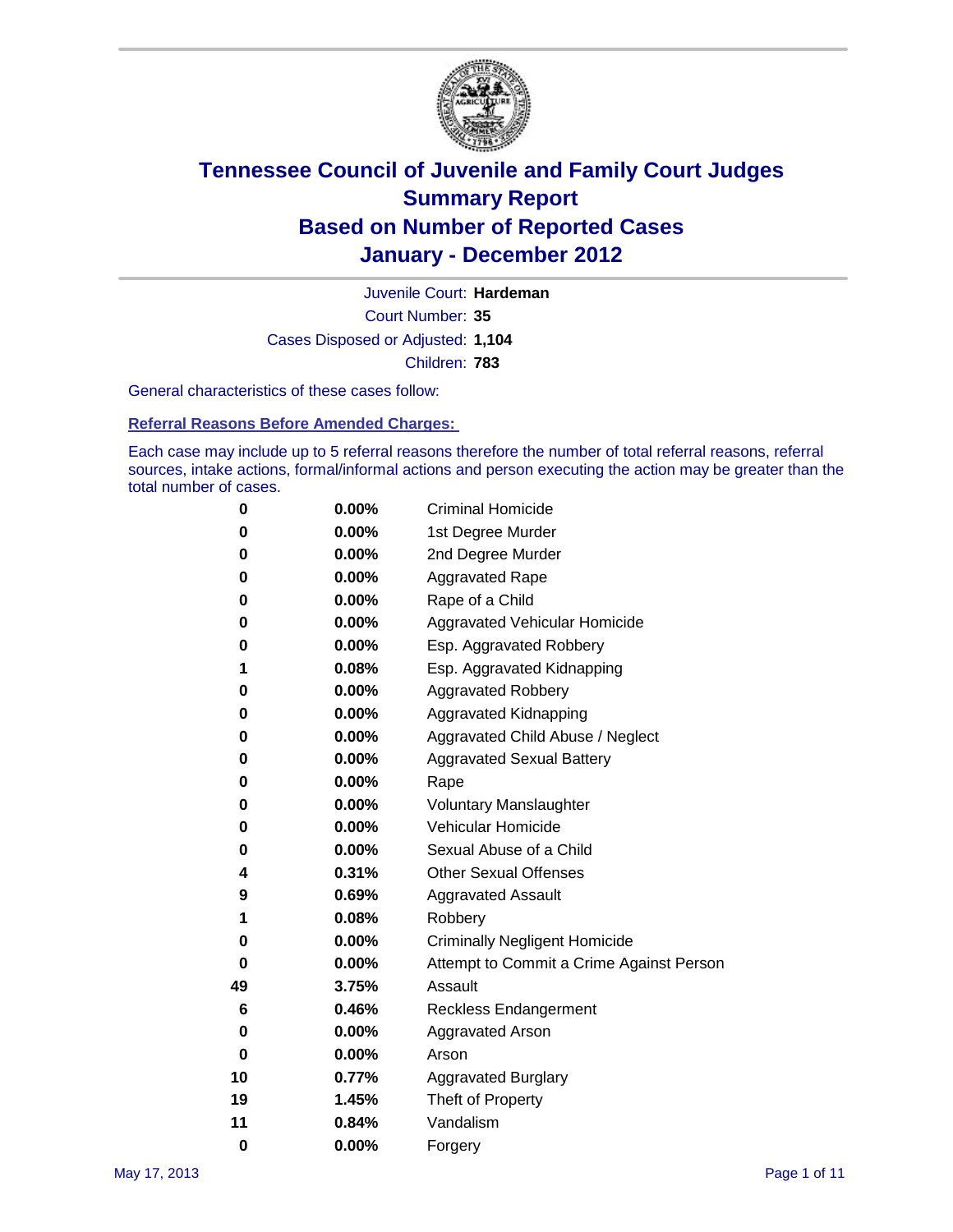

Court Number: **35** Juvenile Court: **Hardeman** Cases Disposed or Adjusted: **1,104** Children: **783**

#### **Referral Reasons Before Amended Charges:**

Each case may include up to 5 referral reasons therefore the number of total referral reasons, referral sources, intake actions, formal/informal actions and person executing the action may be greater than the total number of cases.

| $\pmb{0}$    | 0.00%    | <b>Worthless Checks</b>                                     |
|--------------|----------|-------------------------------------------------------------|
| 0            | 0.00%    | Illegal Possession / Fraudulent Use of Credit / Debit Cards |
| 7            | 0.54%    | <b>Burglary</b>                                             |
| 3            | 0.23%    | Unauthorized Use of a Vehicle                               |
| 3            | 0.23%    | <b>Cruelty to Animals</b>                                   |
| 0            | 0.00%    | Sale of Controlled Substances                               |
| 5            | 0.38%    | <b>Other Drug Offenses</b>                                  |
| 9            | 0.69%    | Possession of Controlled Substances                         |
| 0            | $0.00\%$ | <b>Criminal Attempt</b>                                     |
| 0            | 0.00%    | Carrying Weapons on School Property                         |
| 1            | 0.08%    | Unlawful Carrying / Possession of a Weapon                  |
| 2            | 0.15%    | <b>Evading Arrest</b>                                       |
| 1            | 0.08%    | Escape                                                      |
| 1            | 0.08%    | Driving Under Influence (DUI)                               |
| 6            | 0.46%    | Possession / Consumption of Alcohol                         |
| 5            | 0.38%    | Resisting Stop, Frisk, Halt, Arrest or Search               |
| 0            | $0.00\%$ | <b>Aggravated Criminal Trespass</b>                         |
| 2            | 0.15%    | Harassment                                                  |
| 0            | 0.00%    | Failure to Appear                                           |
| 1            | 0.08%    | Filing a False Police Report                                |
| 1            | 0.08%    | Criminal Impersonation                                      |
| 19           | 1.45%    | <b>Disorderly Conduct</b>                                   |
| $\mathbf{2}$ | 0.15%    | <b>Criminal Trespass</b>                                    |
| $\bf{0}$     | 0.00%    | <b>Public Intoxication</b>                                  |
| 0            | $0.00\%$ | Gambling                                                    |
| 131          | 10.02%   | Traffic                                                     |
| 0            | $0.00\%$ | <b>Local Ordinances</b>                                     |
| 3            | 0.23%    | Violation of Wildlife Regulations                           |
| 0            | $0.00\%$ | Contempt of Court                                           |
| 39           | 2.98%    | Violation of Probation                                      |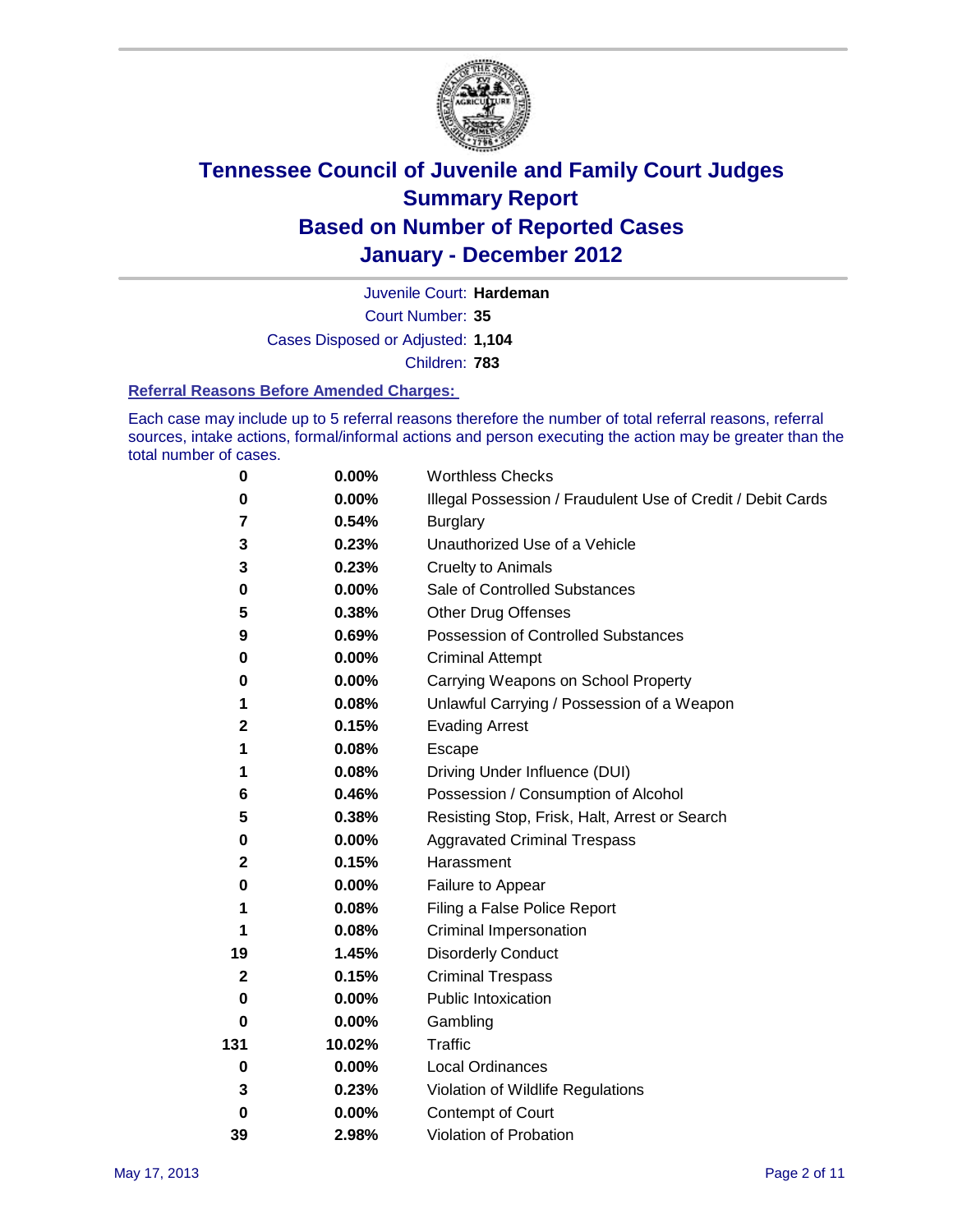

Court Number: **35** Juvenile Court: **Hardeman** Cases Disposed or Adjusted: **1,104** Children: **783**

#### **Referral Reasons Before Amended Charges:**

Each case may include up to 5 referral reasons therefore the number of total referral reasons, referral sources, intake actions, formal/informal actions and person executing the action may be greater than the total number of cases.

| 1,307    | 100.00%  | <b>Total Referrals</b>                 |
|----------|----------|----------------------------------------|
| 0        | 0.00%    | Other                                  |
| 0        | 0.00%    | <b>Consent to Marry</b>                |
| 0        | 0.00%    | <b>Request for Medical Treatment</b>   |
| 807      | 61.74%   | <b>Child Support</b>                   |
| 71       | 5.43%    | Paternity / Legitimation               |
| 0        | 0.00%    | Visitation                             |
| 0        | 0.00%    | Custody                                |
| 0        | 0.00%    | <b>Foster Care Review</b>              |
| 0        | $0.00\%$ | <b>Administrative Review</b>           |
| 70       | 5.36%    | <b>Judicial Review</b>                 |
| $\bf{0}$ | $0.00\%$ | Violation of Informal Adjustment       |
| 0        | 0.00%    | <b>Violation of Pretrial Diversion</b> |
| 0        | 0.00%    | <b>Termination of Parental Rights</b>  |
| 0        | $0.00\%$ | Dependency / Neglect                   |
| 0        | 0.00%    | <b>Physically Abused Child</b>         |
| 0        | 0.00%    | Sexually Abused Child                  |
| 1        | 0.08%    | <b>Violation of Curfew</b>             |
| 0        | $0.00\%$ | Violation of a Valid Court Order       |
| 3        | 0.23%    | Possession of Tobacco Products         |
| 0        | $0.00\%$ | Out-of-State Runaway                   |
| 0        | $0.00\%$ | In-State Runaway                       |
| 3        | 0.23%    | Truancy                                |
| 0        | 0.00%    | Unruly Behavior                        |
| 1        | 0.08%    | <b>Violation of Aftercare</b>          |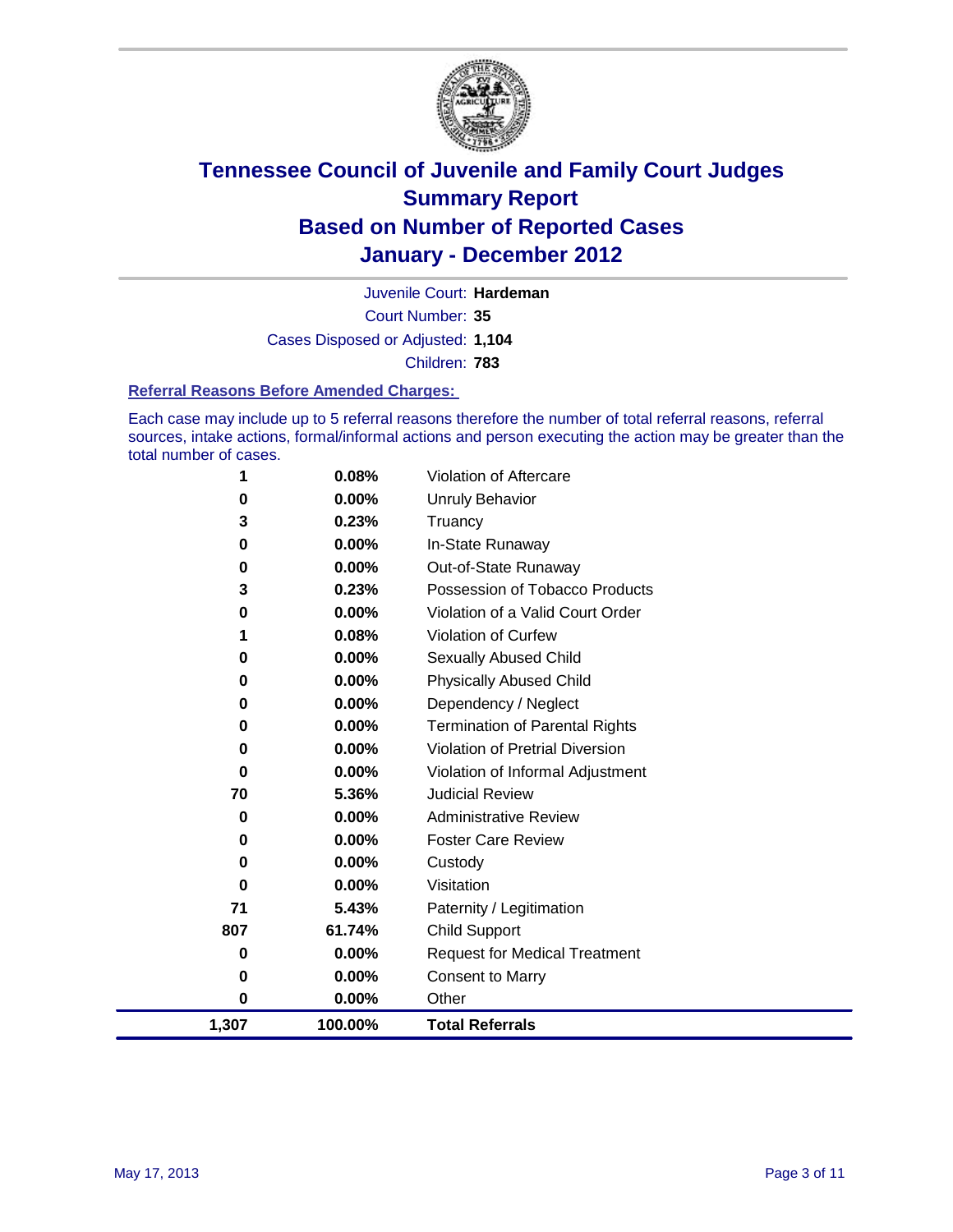

|                     |                                   | Juvenile Court: Hardeman          |  |  |  |  |  |
|---------------------|-----------------------------------|-----------------------------------|--|--|--|--|--|
|                     |                                   | Court Number: 35                  |  |  |  |  |  |
|                     | Cases Disposed or Adjusted: 1,104 |                                   |  |  |  |  |  |
|                     |                                   | Children: 783                     |  |  |  |  |  |
| Referral Sources: 1 |                                   |                                   |  |  |  |  |  |
| 318                 | 24.33%                            | Law Enforcement                   |  |  |  |  |  |
| 8                   | 0.61%                             | Parents                           |  |  |  |  |  |
| 7                   | 0.54%                             | <b>Relatives</b>                  |  |  |  |  |  |
| 0                   | $0.00\%$                          | Self                              |  |  |  |  |  |
| $\mathbf{2}$        | 0.15%                             | School                            |  |  |  |  |  |
| 0                   | $0.00\%$                          | <b>CSA</b>                        |  |  |  |  |  |
| 72                  | 5.51%                             | <b>DCS</b>                        |  |  |  |  |  |
| 0                   | $0.00\%$                          | <b>Other State Department</b>     |  |  |  |  |  |
| 581                 | 44.45%                            | <b>District Attorney's Office</b> |  |  |  |  |  |
| 319                 | 24.41%                            | <b>Court Staff</b>                |  |  |  |  |  |
| 0                   | $0.00\%$                          | Social Agency                     |  |  |  |  |  |
| 0                   | $0.00\%$                          | <b>Other Court</b>                |  |  |  |  |  |
| 0                   | 0.00%                             | Victim                            |  |  |  |  |  |

| 1,307 | 100.00%  | <b>Total Referral Sources</b> |
|-------|----------|-------------------------------|
| 0     | $0.00\%$ | Other                         |
| 0     | $0.00\%$ | Unknown                       |
| 0     | $0.00\%$ | Hospital                      |
| 0     | $0.00\%$ | Child & Parent                |
|       |          | .                             |

### **Age of Child at Referral: 2**

| 0   | $0.00\%$ | Unknown            |
|-----|----------|--------------------|
| 49  | 6.26%    | Ages 19 and Over   |
| 106 | 13.54%   | Ages 17 through 18 |
| 107 | 13.67%   | Ages 15 through 16 |
| 83  | 10.60%   | Ages 13 through 14 |
| 71  | 9.07%    | Ages 11 through 12 |
| 367 | 46.87%   | Ages 10 and Under  |
|     |          |                    |

<sup>1</sup> If different than number of Referral Reasons (1307), verify accuracy of your court's data.

<sup>2</sup> One child could be counted in multiple categories, verify accuracy of your court's data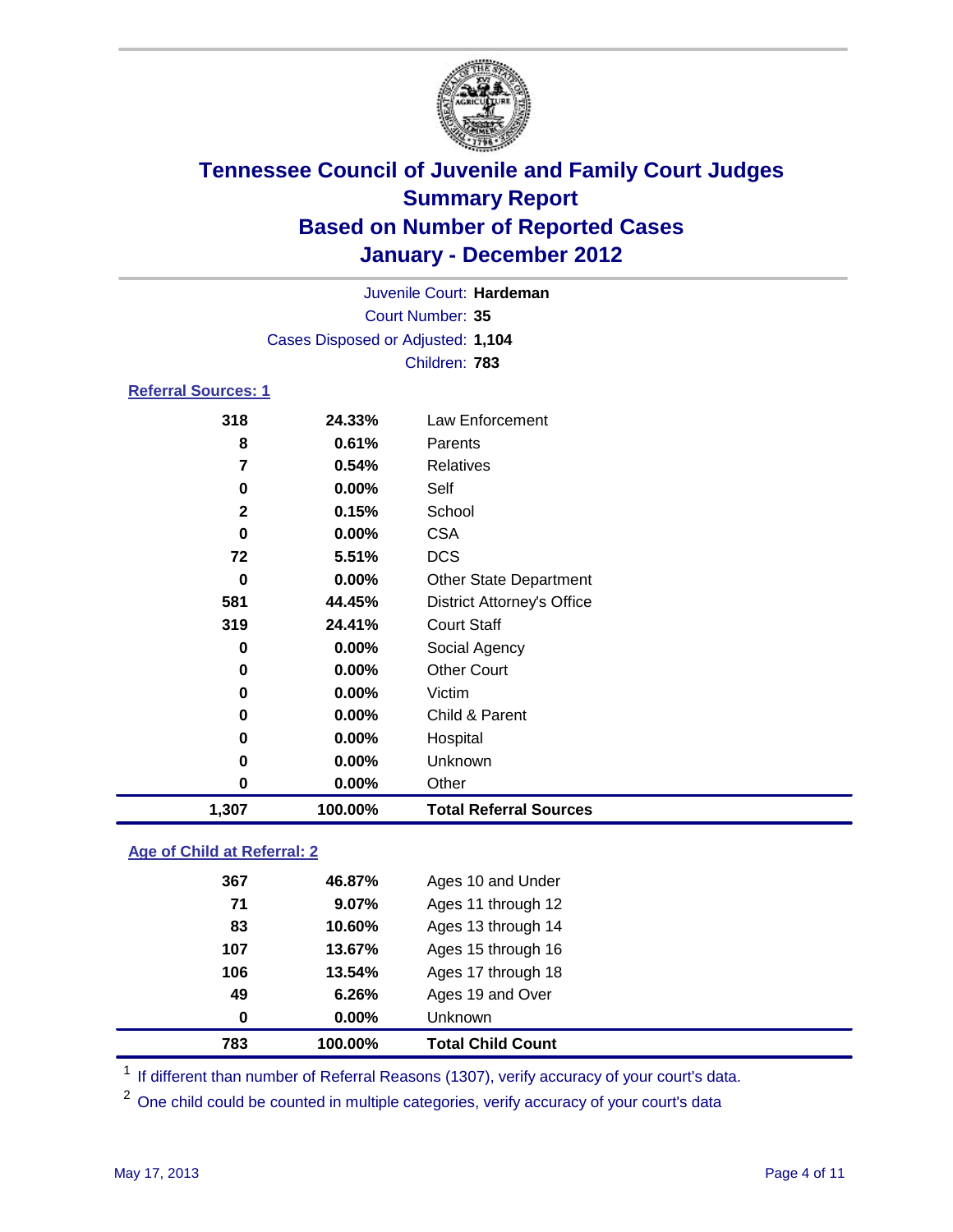

| Juvenile Court: Hardeman                |                                   |                          |  |  |
|-----------------------------------------|-----------------------------------|--------------------------|--|--|
|                                         | Court Number: 35                  |                          |  |  |
|                                         | Cases Disposed or Adjusted: 1,104 |                          |  |  |
|                                         |                                   | Children: 783            |  |  |
| Sex of Child: 1                         |                                   |                          |  |  |
| 335                                     | 42.78%                            | Male                     |  |  |
| 232                                     | 29.63%                            | Female                   |  |  |
| 216                                     | 27.59%                            | Unknown                  |  |  |
| 783                                     | 100.00%                           | <b>Total Child Count</b> |  |  |
| Race of Child: 1                        |                                   |                          |  |  |
| 138                                     | 17.62%                            | White                    |  |  |
| 504                                     | 64.37%                            | African American         |  |  |
| $\mathbf 0$                             | 0.00%                             | Native American          |  |  |
| 1                                       | 0.13%                             | Asian                    |  |  |
| $\overline{7}$                          | 0.89%                             | Mixed                    |  |  |
| 133                                     | 16.99%                            | Unknown                  |  |  |
| 783                                     | 100.00%                           | <b>Total Child Count</b> |  |  |
| <b>Hispanic Origin: 1</b>               |                                   |                          |  |  |
| $6\phantom{1}6$                         | 0.77%                             | Yes                      |  |  |
| 677                                     | 86.46%                            | No                       |  |  |
| 100                                     | 12.77%                            | Unknown                  |  |  |
| 783                                     | 100.00%                           | <b>Total Child Count</b> |  |  |
| <b>School Enrollment of Children: 1</b> |                                   |                          |  |  |
| 454                                     | 57.98%                            | Yes                      |  |  |
| 204                                     | 26.05%                            | <b>No</b>                |  |  |
| 125                                     | 15.96%                            | Unknown                  |  |  |
| 783                                     | 100.00%                           | <b>Total Child Count</b> |  |  |

One child could be counted in multiple categories, verify accuracy of your court's data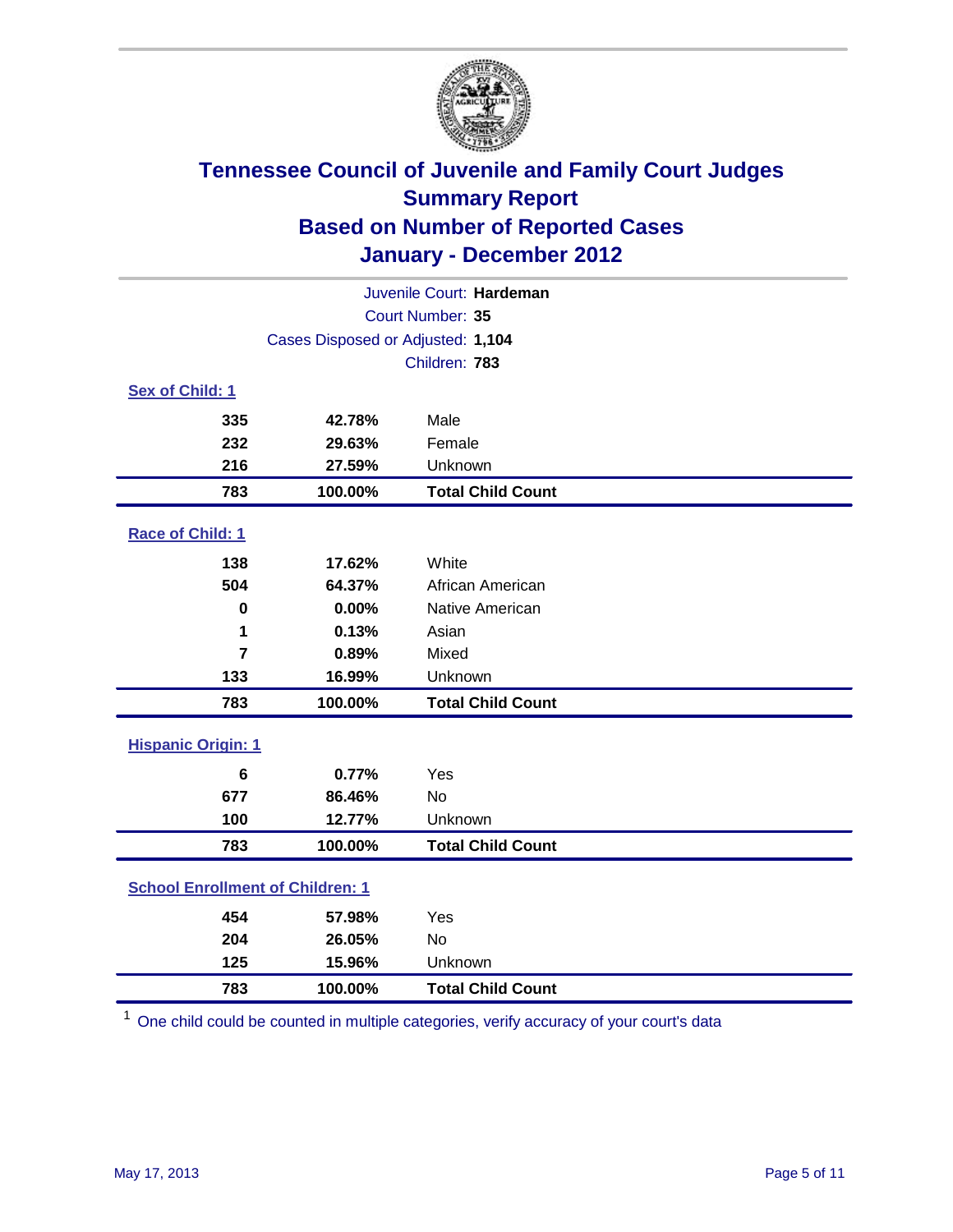

Court Number: **35** Juvenile Court: **Hardeman** Cases Disposed or Adjusted: **1,104** Children: **783**

### **Living Arrangement of Child at Time of Referral: 1**

| 783          | 100.00%  | <b>Total Child Count</b>     |
|--------------|----------|------------------------------|
| 5            | 0.64%    | Other                        |
| 87           | 11.11%   | Unknown                      |
| 0            | $0.00\%$ | Independent                  |
| 0            | $0.00\%$ | In an Institution            |
| $\mathbf{2}$ | 0.26%    | In a Residential Center      |
| 0            | $0.00\%$ | In a Group Home              |
| 17           | 2.17%    | With Foster Family           |
| 6            | 0.77%    | With Adoptive Parents        |
| 58           | 7.41%    | <b>With Relatives</b>        |
| 27           | 3.45%    | With Father                  |
| 521          | 66.54%   | With Mother                  |
| 15           | $1.92\%$ | With Mother and Stepfather   |
| 10           | 1.28%    | With Father and Stepmother   |
| 35           | 4.47%    | With Both Biological Parents |

### **Type of Detention: 2**

| 1,104 | 100.00%  | <b>Total Detention Count</b> |  |
|-------|----------|------------------------------|--|
| 0     | $0.00\%$ | Other                        |  |
| 1,104 | 100.00%  | Does Not Apply               |  |
| 0     | $0.00\%$ | <b>Unknown</b>               |  |
| 0     | 0.00%    | <b>Psychiatric Hospital</b>  |  |
| 0     | 0.00%    | Jail - No Separation         |  |
| 0     | $0.00\%$ | Jail - Partial Separation    |  |
| 0     | $0.00\%$ | Jail - Complete Separation   |  |
| 0     | 0.00%    | Juvenile Detention Facility  |  |
| 0     | $0.00\%$ | Non-Secure Placement         |  |
|       |          |                              |  |

<sup>1</sup> One child could be counted in multiple categories, verify accuracy of your court's data

<sup>2</sup> If different than number of Cases (1104) verify accuracy of your court's data.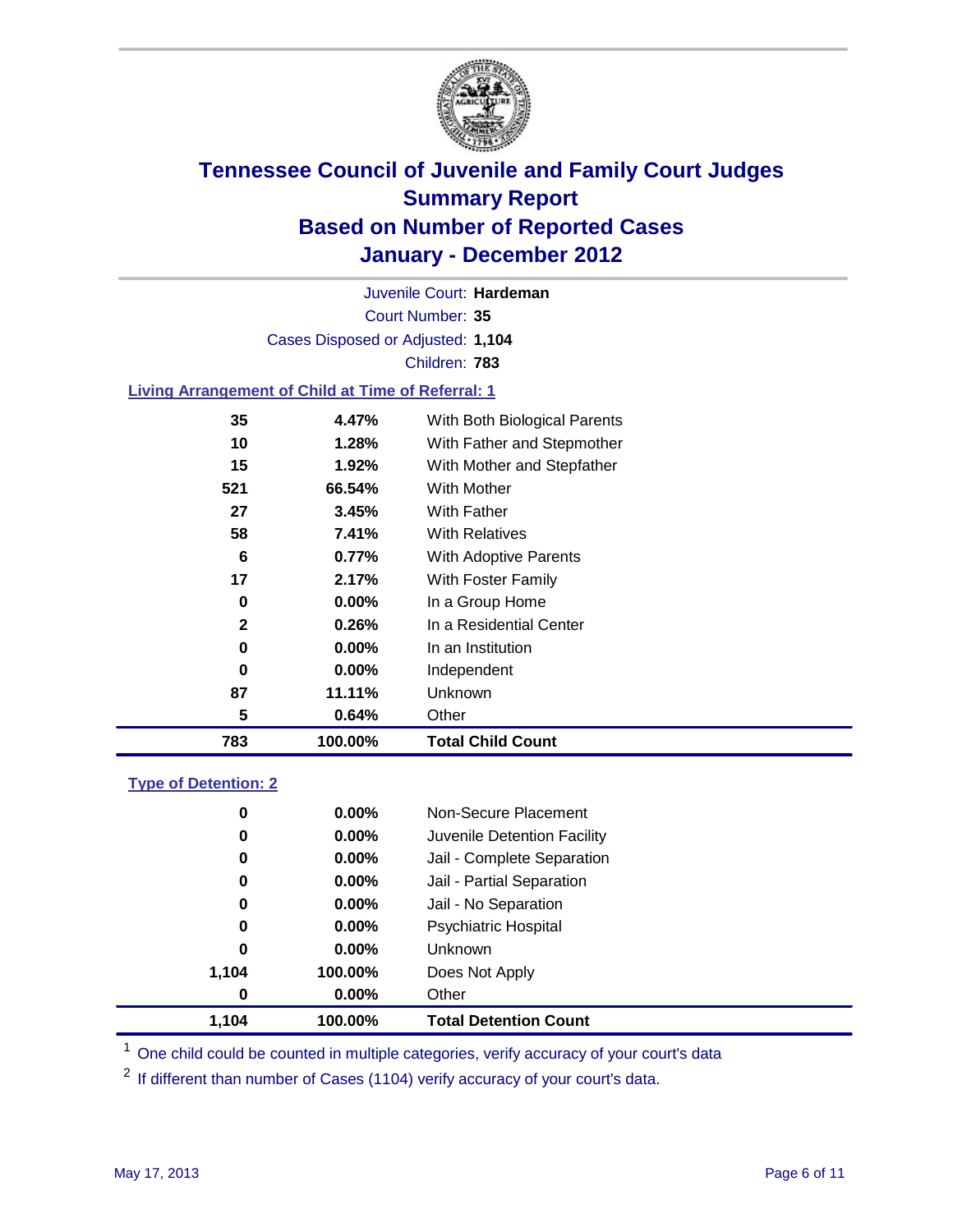

|                                                    |                                   | Juvenile Court: Hardeman             |  |  |  |
|----------------------------------------------------|-----------------------------------|--------------------------------------|--|--|--|
|                                                    | Court Number: 35                  |                                      |  |  |  |
|                                                    | Cases Disposed or Adjusted: 1,104 |                                      |  |  |  |
|                                                    |                                   | Children: 783                        |  |  |  |
| <b>Placement After Secure Detention Hearing: 1</b> |                                   |                                      |  |  |  |
| 0                                                  | 0.00%                             | Returned to Prior Living Arrangement |  |  |  |
| 0                                                  | 0.00%                             | Juvenile Detention Facility          |  |  |  |
| 0                                                  | 0.00%                             | Jail                                 |  |  |  |
| 0                                                  | 0.00%                             | Shelter / Group Home                 |  |  |  |
| 0                                                  | 0.00%                             | <b>Foster Family Home</b>            |  |  |  |
| 0                                                  | 0.00%                             | Psychiatric Hospital                 |  |  |  |
| ŋ                                                  | $0.00\%$                          | Unknown                              |  |  |  |
| 1,104                                              | 100.00%                           | Does Not Apply                       |  |  |  |
| 0                                                  | 0.00%                             | Other                                |  |  |  |
| 1,104                                              | 100.00%                           | <b>Total Placement Count</b>         |  |  |  |
|                                                    |                                   |                                      |  |  |  |
| <b>Intake Actions: 2</b>                           |                                   |                                      |  |  |  |
| 846                                                | 64.73%                            | <b>Petition Filed</b>                |  |  |  |
| 51                                                 | 3.90%                             | <b>Motion Filed</b>                  |  |  |  |
| 108                                                | 8.26%                             | <b>Citation Processed</b>            |  |  |  |
| 0                                                  | 0.00%                             | Notification of Paternity Processed  |  |  |  |
| 0                                                  | 0.00%                             | Scheduling of Judicial Review        |  |  |  |
| 0                                                  | 0.00%                             | Scheduling of Administrative Review  |  |  |  |
| 0                                                  | 0.00%                             | Scheduling of Foster Care Review     |  |  |  |
| 0                                                  | 0.00%                             | Unknown                              |  |  |  |
| 0                                                  | 0.00%                             | Does Not Apply                       |  |  |  |
| 302                                                | 23.11%                            | Other                                |  |  |  |
| 1,307                                              | 100.00%                           | <b>Total Intake Count</b>            |  |  |  |

<sup>1</sup> If different than number of Cases (1104) verify accuracy of your court's data.

<sup>2</sup> If different than number of Referral Reasons (1307), verify accuracy of your court's data.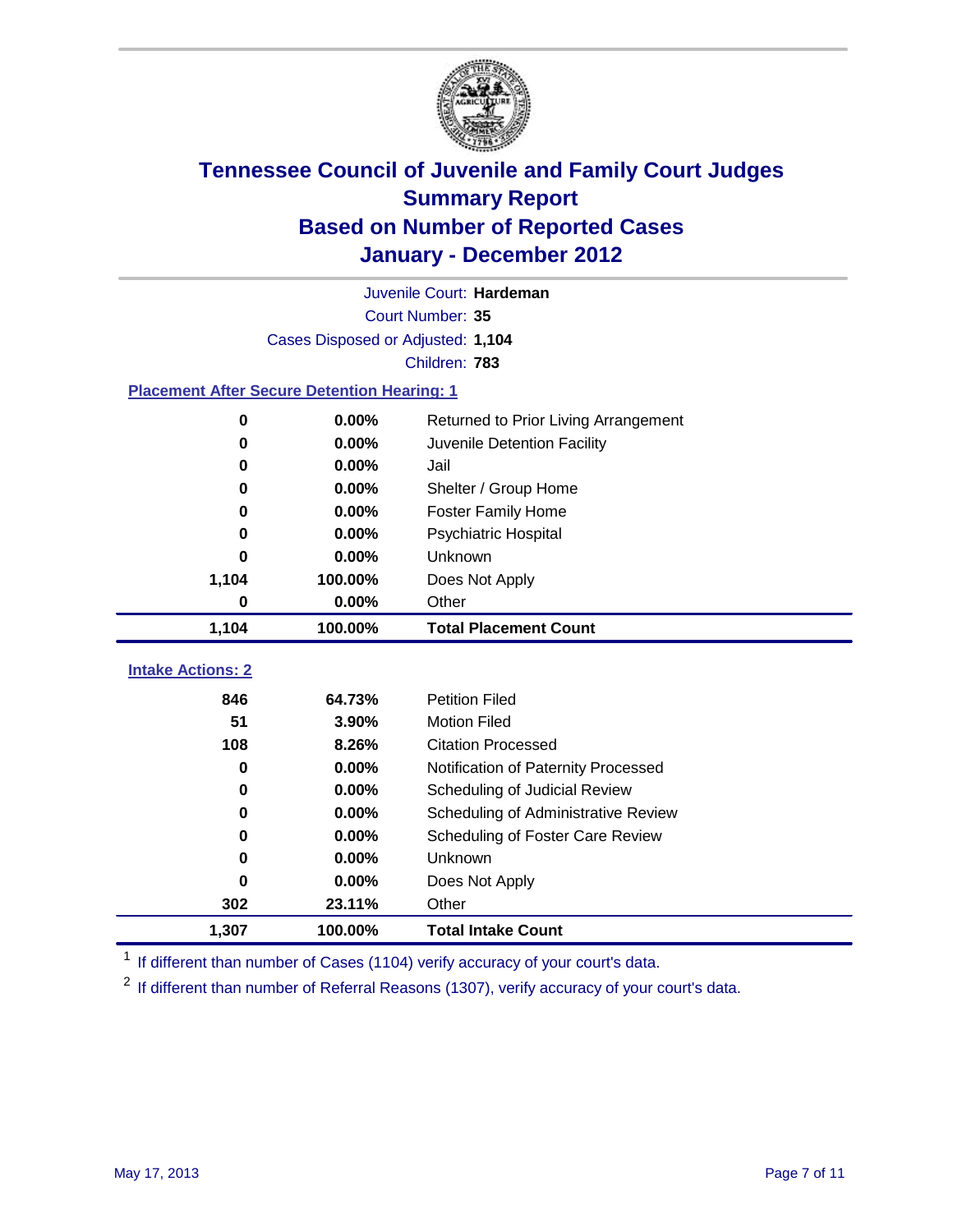

Court Number: **35** Juvenile Court: **Hardeman** Cases Disposed or Adjusted: **1,104** Children: **783**

### **Last Grade Completed by Child: 1**

| 180                                     | 22.99%  | Too Young for School         |
|-----------------------------------------|---------|------------------------------|
| 0                                       | 0.00%   | Preschool                    |
| 1                                       | 0.13%   | Kindergarten                 |
| 0                                       | 0.00%   | 1st Grade                    |
| 1                                       | 0.13%   | 2nd Grade                    |
| 1                                       | 0.13%   | 3rd Grade                    |
| $\mathbf{2}$                            | 0.26%   | 4th Grade                    |
| $\mathbf{2}$                            | 0.26%   | 5th Grade                    |
| 10                                      | 1.28%   | 6th Grade                    |
| 12                                      | 1.53%   | 7th Grade                    |
| 9                                       | 1.15%   | 8th Grade                    |
| 36                                      | 4.60%   | 9th Grade                    |
| 48                                      | 6.13%   | 10th Grade                   |
| 32                                      | 4.09%   | 11th Grade                   |
| 0                                       | 0.00%   | 12th Grade                   |
| 0                                       | 0.00%   | Non-Graded Special Ed        |
| 3                                       | 0.38%   | <b>GED</b>                   |
| 6                                       | 0.77%   | Graduated                    |
| $\bf{0}$                                | 0.00%   | <b>Never Attended School</b> |
| 438                                     | 55.94%  | Unknown                      |
| $\mathbf{2}$                            | 0.26%   | Other                        |
| 783                                     | 100.00% | <b>Total Child Count</b>     |
| <b>Enrolled in Special Education: 1</b> |         |                              |
|                                         |         |                              |

| 783 | 100.00% | Unknown<br><b>Total Child Count</b> |  |
|-----|---------|-------------------------------------|--|
| 423 | 54.02%  |                                     |  |
| 339 | 43.30%  | No                                  |  |
| 21  | 2.68%   | Yes                                 |  |
|     |         |                                     |  |

One child could be counted in multiple categories, verify accuracy of your court's data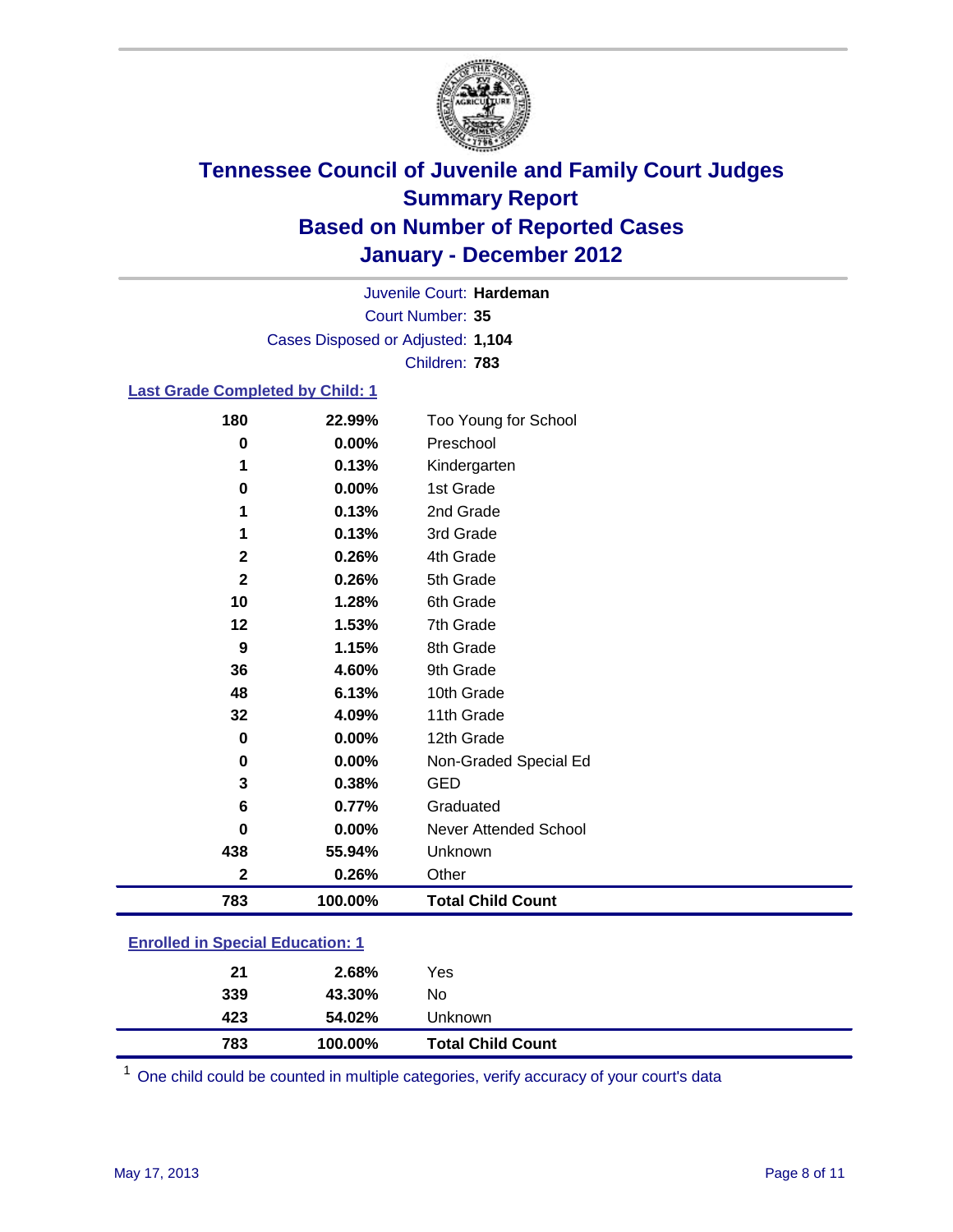

|                              |                                   | Juvenile Court: Hardeman  |  |  |  |
|------------------------------|-----------------------------------|---------------------------|--|--|--|
|                              |                                   | Court Number: 35          |  |  |  |
|                              | Cases Disposed or Adjusted: 1,104 |                           |  |  |  |
|                              |                                   | Children: 783             |  |  |  |
| <b>Action Executed By: 1</b> |                                   |                           |  |  |  |
| 1,307                        | 100.00%                           | Judge                     |  |  |  |
| 0                            | $0.00\%$                          | Magistrate                |  |  |  |
| 0                            | $0.00\%$                          | <b>YSO</b>                |  |  |  |
| 0                            | $0.00\%$                          | Other                     |  |  |  |
| 0                            | 0.00%                             | Unknown                   |  |  |  |
| 1,307                        | 100.00%                           | <b>Total Action Count</b> |  |  |  |

### **Formal / Informal Actions: 1**

| 148   | 11.32%   | Dismissed                                        |
|-------|----------|--------------------------------------------------|
| 0     | $0.00\%$ | Retired / Nolle Prosequi                         |
| 138   | 10.56%   | <b>Complaint Substantiated Delinquent</b>        |
| 71    | 5.43%    | <b>Complaint Substantiated Status Offender</b>   |
| 0     | $0.00\%$ | <b>Complaint Substantiated Dependent/Neglect</b> |
| 0     | $0.00\%$ | <b>Complaint Substantiated Abused</b>            |
| 0     | $0.00\%$ | <b>Complaint Substantiated Mentally III</b>      |
| 0     | $0.00\%$ | Informal Adjustment                              |
| 0     | $0.00\%$ | <b>Pretrial Diversion</b>                        |
| 3     | 0.23%    | <b>Transfer to Adult Court Hearing</b>           |
| 0     | $0.00\%$ | Charges Cleared by Transfer to Adult Court       |
| 763   | 58.38%   | Special Proceeding                               |
| 0     | $0.00\%$ | <b>Review Concluded</b>                          |
| 184   | 14.08%   | Case Held Open                                   |
| 0     | $0.00\%$ | Other                                            |
| 0     | $0.00\%$ | <b>Unknown</b>                                   |
| 1,307 | 100.00%  | <b>Total Action Count</b>                        |

<sup>1</sup> If different than number of Referral Reasons (1307), verify accuracy of your court's data.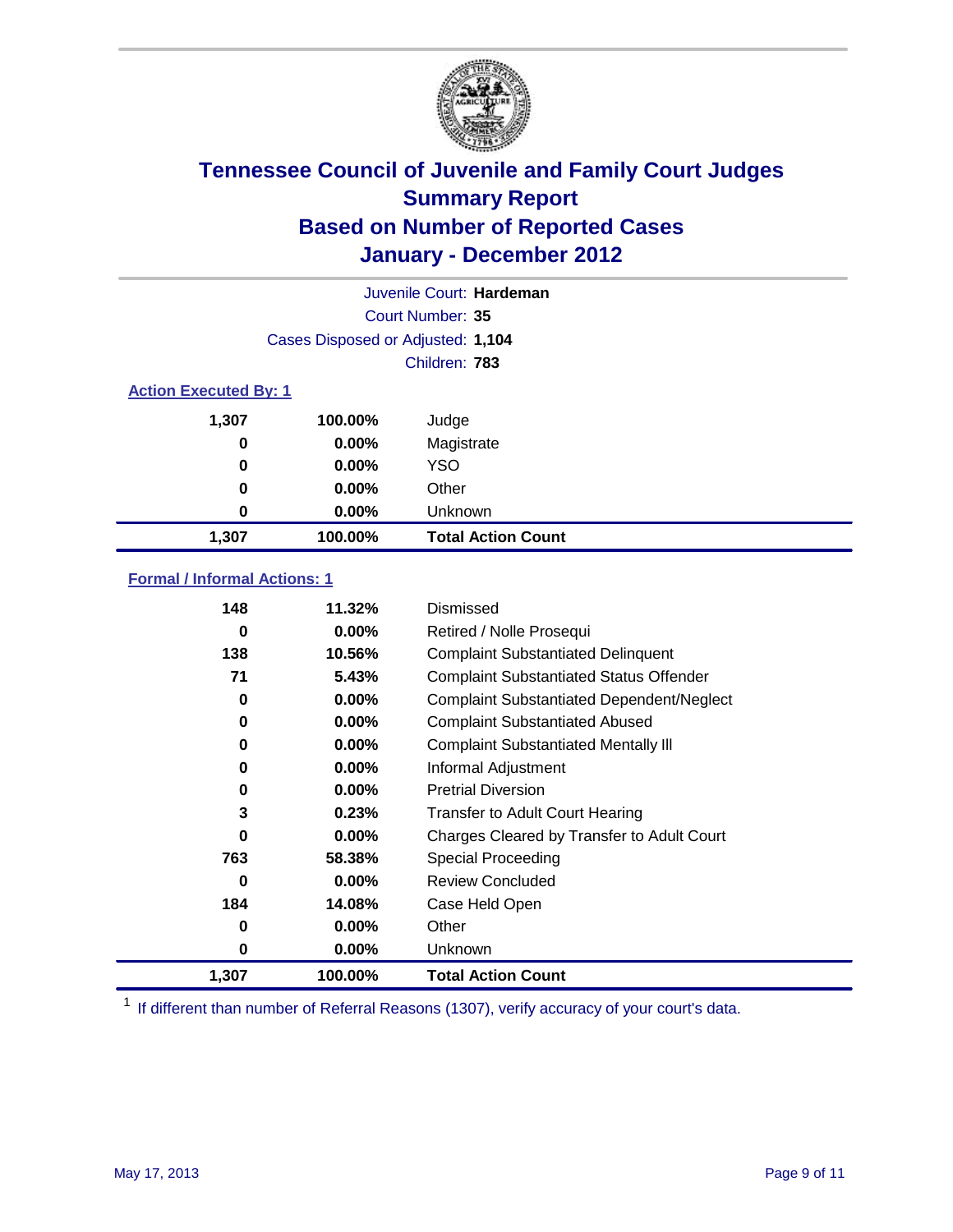

|                       |                                   | Juvenile Court: Hardeman                              |
|-----------------------|-----------------------------------|-------------------------------------------------------|
|                       |                                   | <b>Court Number: 35</b>                               |
|                       | Cases Disposed or Adjusted: 1,104 |                                                       |
|                       |                                   | Children: 783                                         |
| <b>Case Outcomes:</b> |                                   | There can be multiple outcomes for one child or case. |
| 168                   | 12.14%                            | <b>Case Dismissed</b>                                 |
| 0                     | 0.00%                             | Case Retired or Nolle Prosequi                        |
| 0                     | 0.00%                             | Warned / Counseled                                    |
| 1                     | 0.07%                             | <b>Held Open For Review</b>                           |
| 58                    | 4.19%                             | Supervision / Probation to Juvenile Court             |
| 9                     | 0.65%                             | <b>Probation to Parents</b>                           |
| 0                     | 0.00%                             | Referral to Another Entity for Supervision / Service  |
| 13                    | 0.94%                             | Referred for Mental Health Counseling                 |
| 23                    | 1.66%                             | Referred for Alcohol and Drug Counseling              |
| 0                     | 0.00%                             | <b>Referred to Alternative School</b>                 |
| 1                     | 0.07%                             | Referred to Private Child Agency                      |
| 20                    | 1.45%                             | Referred to Defensive Driving School                  |
| 0                     | 0.00%                             | Referred to Alcohol Safety School                     |
| 0                     | 0.00%                             | Referred to Juvenile Court Education-Based Program    |
| 37                    | 2.67%                             | Driver's License Held Informally                      |
| 0                     | 0.00%                             | <b>Voluntary Placement with DMHMR</b>                 |
| 0                     | 0.00%                             | <b>Private Mental Health Placement</b>                |
| 0                     | 0.00%                             | <b>Private MR Placement</b>                           |
| 0                     | 0.00%                             | Placement with City/County Agency/Facility            |
| 0                     | 0.00%                             | Placement with Relative / Other Individual            |
| 5                     | 0.36%                             | Fine                                                  |
| 21                    | 1.52%                             | <b>Public Service</b>                                 |
| 8                     | 0.58%                             | Restitution                                           |
| 0                     | 0.00%                             | <b>Runaway Returned</b>                               |
| 1                     | 0.07%                             | No Contact Order                                      |
| 5                     | 0.36%                             | Injunction Other than No Contact Order                |
| 0                     | 0.00%                             | <b>House Arrest</b>                                   |
| 40                    | 2.89%                             | <b>Court Defined Curfew</b>                           |
| 0                     | 0.00%                             | Dismissed from Informal Adjustment                    |
| 0                     | 0.00%                             | <b>Dismissed from Pretrial Diversion</b>              |
| 0                     | 0.00%                             | Released from Probation                               |
| 2                     | 0.14%                             | <b>Transferred to Adult Court</b>                     |
| 0                     | $0.00\%$                          | <b>DMHMR Involuntary Commitment</b>                   |